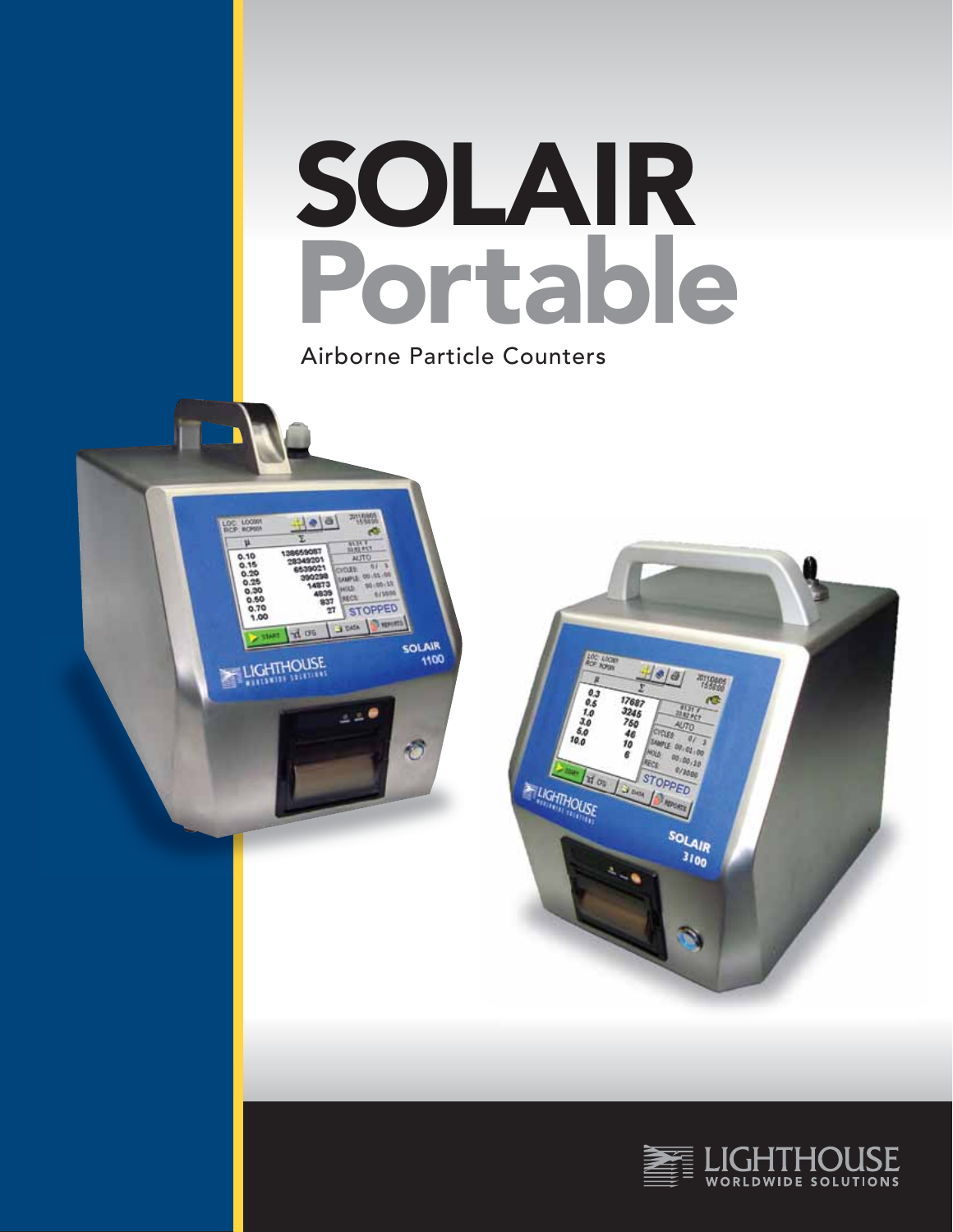### SOLAIR Portable 1100LD

### 1.0 CFM - Airborne Particle Counter



THE Lighthouse SOLAIR 1100LD (Laser Diode) leads the<br>industry as the first of it's kind portable particle counter with 0.10 micron sensitivity and 1.0 CFM (28.3 LPM) flow rate using long life laser diode technology. Conventional HeNe (Helium Neon) particle counters require frequent cleaning, periodic Laser tube replacement and suffer low concentration limits. The SOLAIR 1100LD is designed to operate in ISO Class 1 to Class 7 cleanrooms without concerns of it degrading its environment or exceeding concentration limits. The SOLAIR 1100LD uses an optics and photodiode system designed to reduce or eliminate the temperature issues associated with high power laser diode sensors. The

thermally-controlled exhaust system and HEPA filter option prevent any external contamination. Weighing just 26 Lbs (11.8 Kg) with the Li-Ion battery option, the SOLAIR 1100LD is the smallest, lightest and coolest running 0.10 micron, 1.0 CFM portable particle counter on the market.

The easy to use icon-driven interface with multiple languages simplifies training and SOP writing. Its Cleanroom Standard report wizards make the SOLAIR 1100LD the preferred cleanroom certification tool and eliminate the need for complex UCL calculations. Its flexible communication and data logging capabilities enable the SOLAIR 1100LD to connect to Ethernet or RS-485 networks, connect point-to-point to a PC using USB or securely export its data to a USB Flash Drive. The SOLAIR 1100LD can be used as a portable instrument or easily integrated into a facility monitoring system.

### Features

- 0.10 µm to 1.0 µm Standard Size Range
- 1.0 CFM (28.3 LPM) Flow Rate
- Simultaneous Display of up to 8 Particle Sizes
- Designed for ISO 21501-4 Compliance: Unit-to-Unit Accuracy and Repeatability
- Designed to Enable 21 CFR Part 11 Compliance when used with Additional Software
- Long-life Laser Diode Sensor Technology
- 5.7-inch Color TFT Touch Screen Display with Zoom
- Multiple Communication Interfaces: USB, RS-485, Ethernet and USB Flash Drive
- Optional Removable, Rechargeable Li-Ion Battery
- 3,000-sample Data Storage Memory
- Stainless Steel Enclosure
- 400 Alphanumeric Location Labels
- Optional Easy-to-Load Thermal Printer
- User-Definable Printouts
- Report Wizard for Cleanroom Pass/Fail Reports: FS-209E, ISO-14644-1 or EU GMP Annex 1
- Open Architecture Connectivity with OPC Server
- Multiple Communication Interfaces USB, Ethernet, RS-485 and USB Flash Drive
- Multiple-language Support: English, French, German, Italian, Spanish, Chinese, Russian, Japanese, Korean
- 50-record Configurable Recipe Database

| <b>DEVICE SETUP</b> |   |                  |        |
|---------------------|---|------------------|--------|
| m<br>×              | v | $\sim$<br>n<br>w | ٦<br>٠ |

User Friendly Configuration

|   |   |              |   | 01: LOC001 |   |  |   |
|---|---|--------------|---|------------|---|--|---|
|   | в | $\mathbf{c}$ | D | E<br>з     |   |  | s |
| G | н |              |   | κ          |   |  | 6 |
| Ν | N | $\mathbf{o}$ | ₽ | Q          | R |  |   |
|   |   |              |   |            |   |  | Ō |

Alphanumeric Location Labels



Multiple Cleanroom Standard Reports via Printer

### **Benefits**

- 2 Year Warranty
- User Friendly Interface
- Easy-to-Read Display
- International Support
- Low Cost of Ownership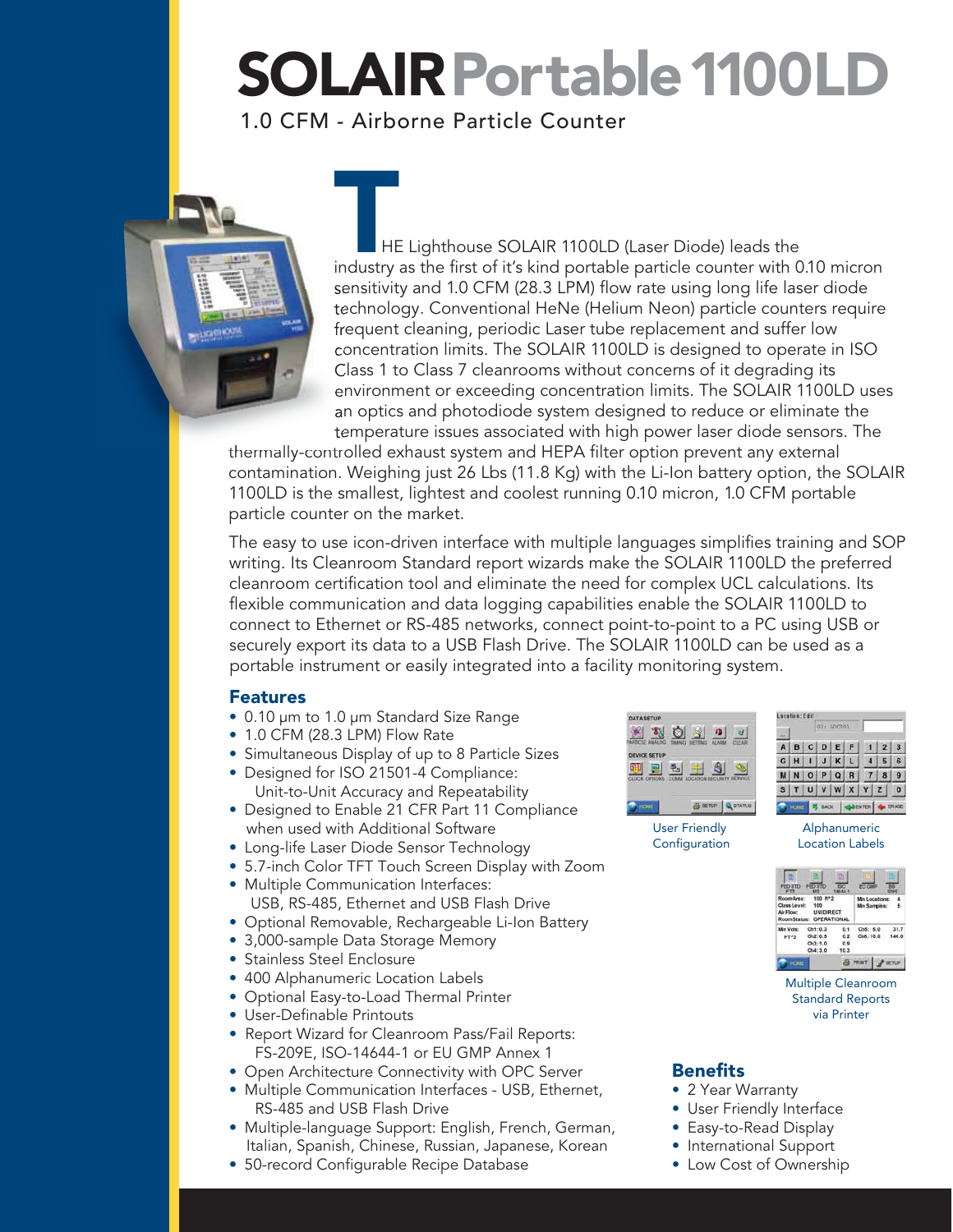## SOLAIRPortable3100/5100

1.0 CFM - Airborne Particle Counters



THE SOLAIR 3100 and SOLAIR 5100 portable airborne particle<br>
Counters incorporate our Extreme Life Laser Diode Technology sensor to produce the industry's longest laser diode life of 20+ years MTTF (based on continuous 24/7 operation). Using a new, lighter extended-life battery and external AC adapter, the SOLAIRs are even more portable.The SOLAIR features one of the industry's best User Interfaces (UI) to configure and operate the instrument with intuitive ICON-driven screens and menus that are simple, easy to learn and use.

The SOLAIR can store up to 3,000 records of particle count data from up to 8 particle channels and the configurable recipe database can store up to 50 recipes for sampling and reports. All data can be quickly and reliably



### **Benefits**

- User Friendly Interface with Multiple Languages
- International Support
- 2 year Warranty
- Easy Integration to External Systems with OPC Server

### **Applications**

- Cleanroom Monitoring
- Facility Certification Testing
- Trend Analysis
- Tool and Equipment Testing
- Multi-Point Facility Monitoring (with 6 or 32 port Manifold System)
- Compressed Gas Monitoring (with High Pressure Controller)

transferred to a computer, a Facility Monitoring System or a Building Automation System. Secure data transfer (per 21 CFR Part 11) to a USB Flash Drive can be accomplished by using the Lighthouse Secure Data transfer feature and LMS Express or Express RT software to read it. Flexible communications with these instruments is made possible by the integrated Ethernet, RS-485, USB and USB Flash Drive interfaces. SOLAIRs are designed, manufactured and calibrated to ISO 21501-4 to ensure particle counting accuracy.

### Features

- SOLAIR 3100: 0.3µm to 25.0µm
- SOLAIR 5100: 0.5µm to 25.0µm
- 1.0 CFM (28.3 LPM) Flow Rate
- Simultaneous Display of up to 8 Particle Sizes
- 21 CFR Part 11 Compliant Secure Data Transfer via USB Flash Drive
- Extreme Life Laser Diode Technology >20-year MTTF Laser Lifespan
- Thermal Printer
- Stainless Steel Construction
- Designed for ISO 21501-4 Compliance: Unit-to-Unit Accuracy & Repeatability Assured
- Multiple Communication Interfaces USB, RS-485, Ethernet and USB Flash Drive
- 5.7-inch Color TFT Touch Screen Display
- 3000-record Data Storage Memory
- 50-record Configurable Recipe Database
- User-Definable Printouts
- Open Architecture Connectivity with OPC Server
- Report Wizard for Cleanroom Pass/Fail Reports: FS-209E, ISO-14644-1 or EU GMP Annex 1
- Multiple-language Support: English, French, German, Italian, Spanish, Chinese, Russian, Japanese, Korean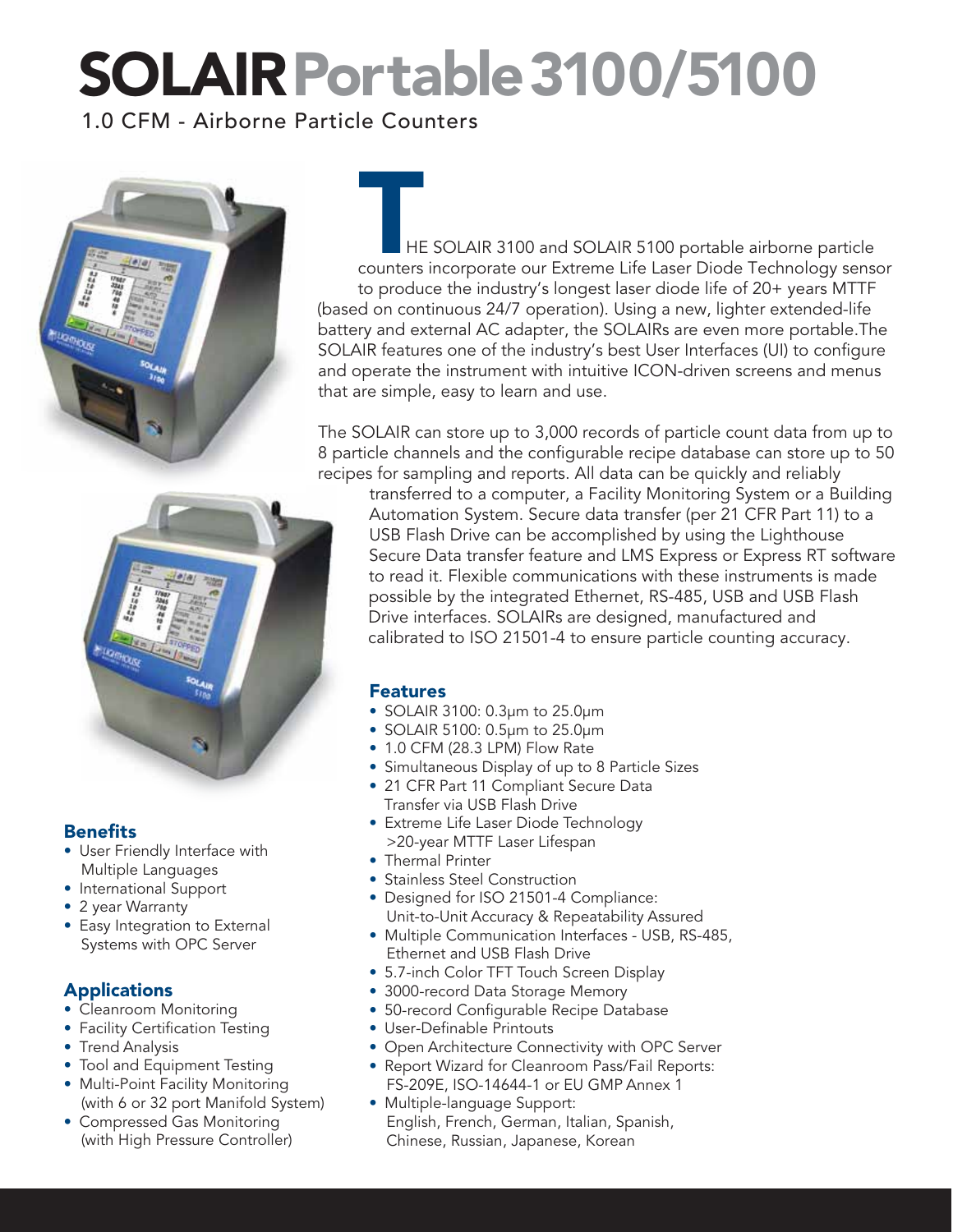## SOLAIRPortable3200/5200

50 LPM - Airborne Particle Counters





HE SOLAIR 3200 and SOLAIR 5200 portable airborne particle counters incorporate our Extreme Life Laser Diode Technology sensor to produce the industry's longest laser diode life of 20+ years MTTF (based on continuous 24/7 operation). SOLAIRs incorporate one of the industry's best User Interfaces (UI) to configure and operate the instrument. The intuitive ICON-driven screens and menus are easy to learn and simple to use.

SOLAIRs can store up to 3,000 records of particle count data from up to 8 particle channels and the configurable recipe database can store up to 50 recipes for sampling and reports. All data can be quickly and reliably transferred to a computer, a Facility Monitoring

System or Building Automation System.Secure data transfer (per 21 CFR Part 11) to a USB Flash Drive can be accomplished by using the Lighthouse Secure Data transfer feature and LMS Express or Express RT software to read it. Flexible communication with these instruments is made possible by the integrated Ethernet, RS-485, USB and USB Flash Drive interfaces. SOLAIRs are designed, manufactured and calibrated to ISO 21501-4 to ensure particle counting accuracy.

### Features

- SOLAIR 3200: 0.3µm to 25.0µm
- SOLAIR 5200: 0.5µm to 25.0µm
- 50 LPM or 2.0 CFM (56.6 LPM) Flow Rate
- Simultaneous Display of up to 8 Particle Sizes
- 21 CFR Part 11 Compliant Secure Data Transfer via USB Flash Drive
- Extreme Life Laser Diode Technology
- >20-year MTTF Laser Lifespan
- Thermal Printer
- Stainless Steel Construction
- Designed for ISO 21501-4 Compliance: Unit-to-Unit Accuracy & Repeatability Assured
- Multiple Communication Interfaces USB, RS-485, Ethernet and USB Flash Drive
- 5.7-inch Color TFT Touch Screen Display
- 3000-record Data Storage Memory
- 50-record Configurable Recipe Database
- User-Definable Printouts
- Open Architecture Connectivity with OPC Server
- Report Wizard for Cleanroom Pass/Fail Reports: FS-209E, ISO-14644-1 or EU GMP Annex 1
- Multiple-language Support: English, French, German, Italian, Spanish, Chinese, Russian, Japanese, Korean

### Benefits

- User Friendly Interface with Multiple Languages
- International Support
- 2 year Warranty
- Easy Integration to External Systems with OPC Server

### Applications

- Cleanroom Monitoring
- Facility Certification Testing
- Trend Analysis
- Tool and Equipment Testing
- Compressed Gas Monitoring (with High Pressure Controller)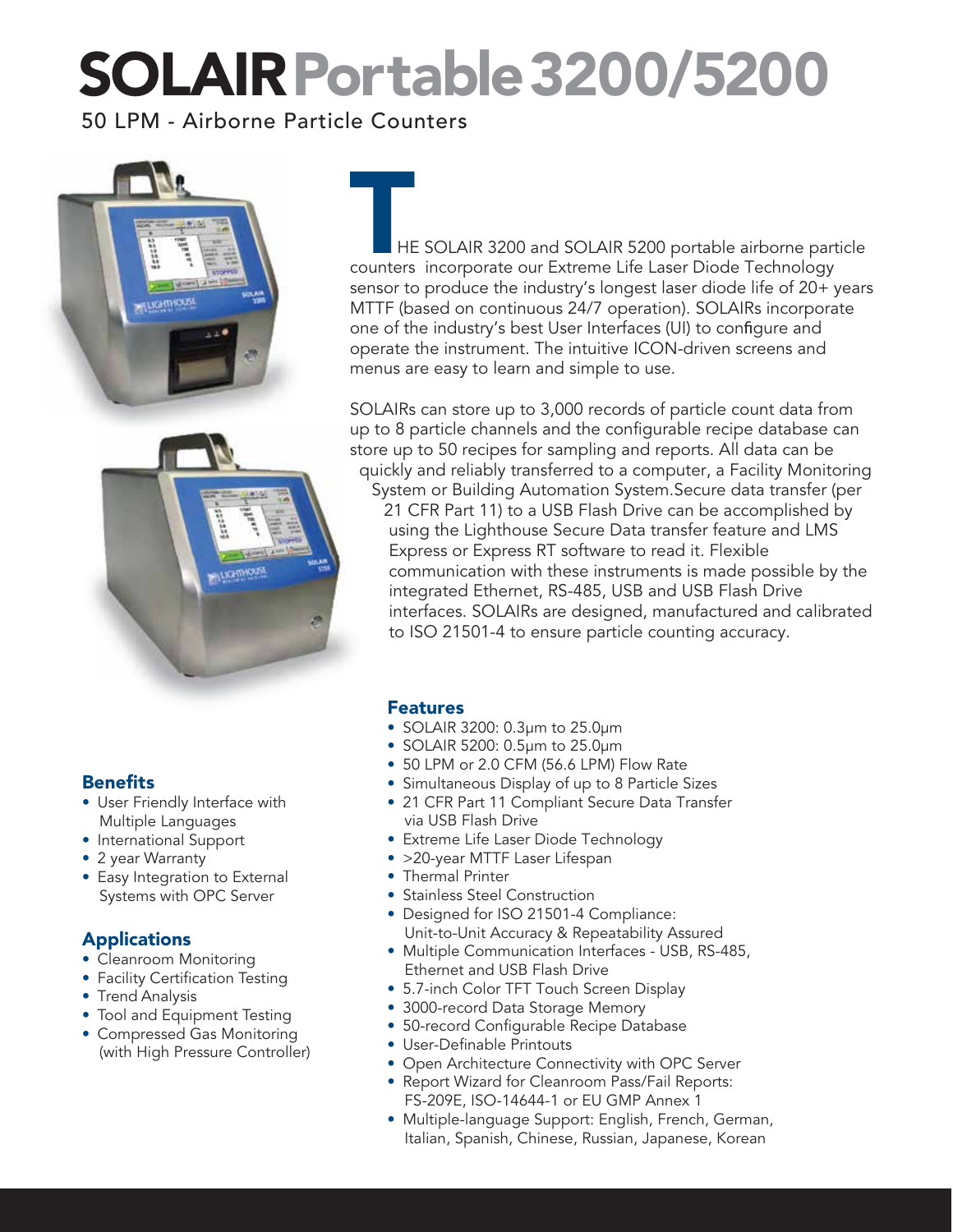## SOLAIRPortable3350/5350

100 LPM - Airborne Particle Counters





ITH fast, reliable sampling of one cubic meter of air in only ten minutes, the SOLAIR 3350 and SOLAIR 5350 portable airborne particle counters offer faster cleanroom qualification than 1 and 2 CFM counters and at sensitivities of 0.3 and 0.5 microns, respectively. SOLAIRs incorporate our Extreme Life Laser Diode Technology sensor to produce the industry's longest laser diode life of 20+ years MTTF (based on continuous 24/7 operation). The SOLAIR 3350 is the industry's only 100 LPM 0.3 micron portable designed for continuous use. SOLAIRs use the industry's best UI (User Interface) to configure and operate the instrument. The intuitive ICON-driven screens and menus are easy to learn and use, which simplifies SOP writing, and support multiple languages.

SOLAIRs can store up to 3,000 records of particle count data from up to 8 particle channels and the configurable recipe database can store up to 50 recipes for sampling and reports. All data can be quickly and reliably transferred to a computer, a Facility Monitoring System or Building Automation System.Secure data transfer (per 21 CFR Part 11) to a USB Flash Drive can be accomplished by using the Lighthouse Secure Data transfer feature and LMS Express or Express RT software. Flexible communication with these instruments is made possible by the integrated Ethernet, RS-485, USB and USB Flash Drive interfaces. SOLAIRs are designed, manufactured and calibrated to ISO21501-4 to ensure particle counting accuracy.

### **Features**

- SOLAIR 3350: 0.3-25.0µm, 0.3µm @ 100 LPM
- SOLAIR 5350: 0.5-25.0µm, 0.5µm @ 100 LPM
- Samples 1 Cubic Meter in 10 Minutes @ 100 LPM
- Simultaneous Display of up to 8 Particle Sizes
- 21 CFR Part 11 Compliant Secure Data Transfer via USB Flash Drive
- Extreme Life Laser Diode Technology
- >20 Years MTTF Laser Lifespan
- Thermal Printer
- Stainless Steel Construction
- Designed for ISO 21501-4 Compliance: Unit-to-Unit Accuracy & Repeatability Assured
- Multiple Communication Interfaces USB, RS-485, Ethernet and USB Flash Drive
- 5.7-inch Color TFT Touch Screen Display
- 3000-record Data Storage Memory
- 50-record Configurable Recipe Database
- User-Definable Printouts
- Open Architecture Connectivity with OPC Server
- Report Wizard for Cleanroom Pass/Fail Reports: FS-209E, ISO-14644-1 or EU GMP Annex 1
- Multiple-language Support:
- English, French, German, Italian, Spanish, Chinese, Russian, Japanese, Korean

### **Benefits**

- Reduced Sample Time of 1 Cubic Meter in 10 minutes
- User Friendly Interface with Multiple Languages
- International Support
- 2 year Warranty
- Easy Integration to External Systems with OPC Server

### Applications

- Cleanroom Monitoring
- Facility Certification Testing
- Trend Analysis
- Tool and Equipment Testing
- Compressed Gas Monitoring (with High Pressure Controller)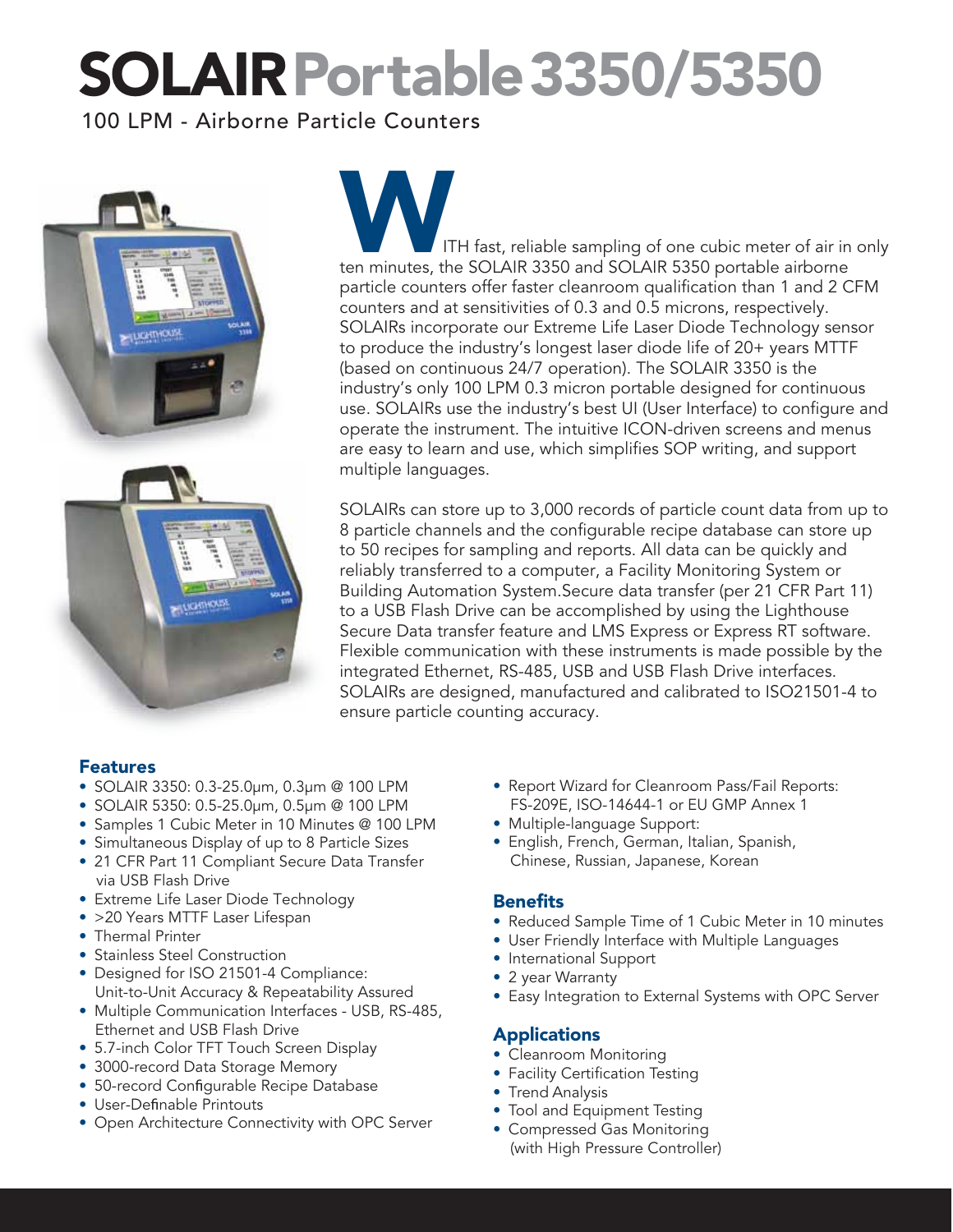### SOLAIRBoulderCounter

### 1.0 CFM - Airborne Particle Counters



HE Lighthouse BOULDER COUNTER portable airborne particle counters incorporate our Extreme Life Laser Diode Technology sensor to produce the industry's longest laser diode life of 20+ years MTTF (based on continuous 24/7 operation). Designed to use a new, lighter extended-life battery and external AC adapter, the BOULDER COUNTER is even more portable. BOULDER COUNTERs feature one of the industry's best User Interfaces (UI) to configure and operate the instrument with intuitive ICON-driven screens and menus that are quick to document for SOPs, easy to learn and simple to use.

BOULDER COUNTERs can store up to 3,000 records of particle count data from up to 6 particle channels and the configurable recipe database can store up to 50 recipes for sampling and reports. All data can be quickly and reliably transferred to a computer, a Facility Monitoring System or a Building Automation System. Secure data transfer (per 21 CFR Part 11) to a USB Flash Drive can be accomplished by using the Lighthouse Secure Data transfer feature and LMS Express or Express RT software. Flexible communications with these instruments is made possible by the integrated Ethernet, RS-485, USB and USB Flash Drive interfaces. BOULDER COUNTERs are designed, manufactured and calibrated to standards that ensure particle counting accuracy and repeatability.

### Features

- 5.0µm to 100.0µm sensitivity
- 1.0 CFM (28.3 LPM) Flow Rate
- Simultaneous Display of up to 6 Particle Sizes
- 21 CFR Part 11 Compliant Secure Data Transfer via USB Flash Drive
- Extreme Life Laser Diode Technology
- > 20-year MTTF Laser Lifespan
- Thermal Printer
- Stainless Steel Construction
- Multiple Communication Interfaces USB, RS-485, Ethernet and USB Flash Drive
- 5.7-inch Color TFT Touch Screen Display
- 3000-record Data Storage Memory
- 50-record Configurable Recipe Database
- User-Definable Printouts
- Open Architecture Connectivity with OPC Server
- Report Wizard for Cleanroom Pass/Fail Reports: FS-209E, ISO-14644-1 or EU GMP Annex 1
- Multiple-language Support: English, French, German, Italian, Spanish, Chinese, Russian, Japanese, Korean

### **Benefits**

- User Friendly Interface with Multiple Languages
- International Support
- 2 year Warranty
- Easy Integration to External Systems with OPC Server

### Benefits

- Automotive Manufacturing
- Coating Processes
- Paint Booth
- Aerospace Flight and Space Hardware Manufacturing
- Flat Panel Display Manufacturing
- Medical Device Manufacturing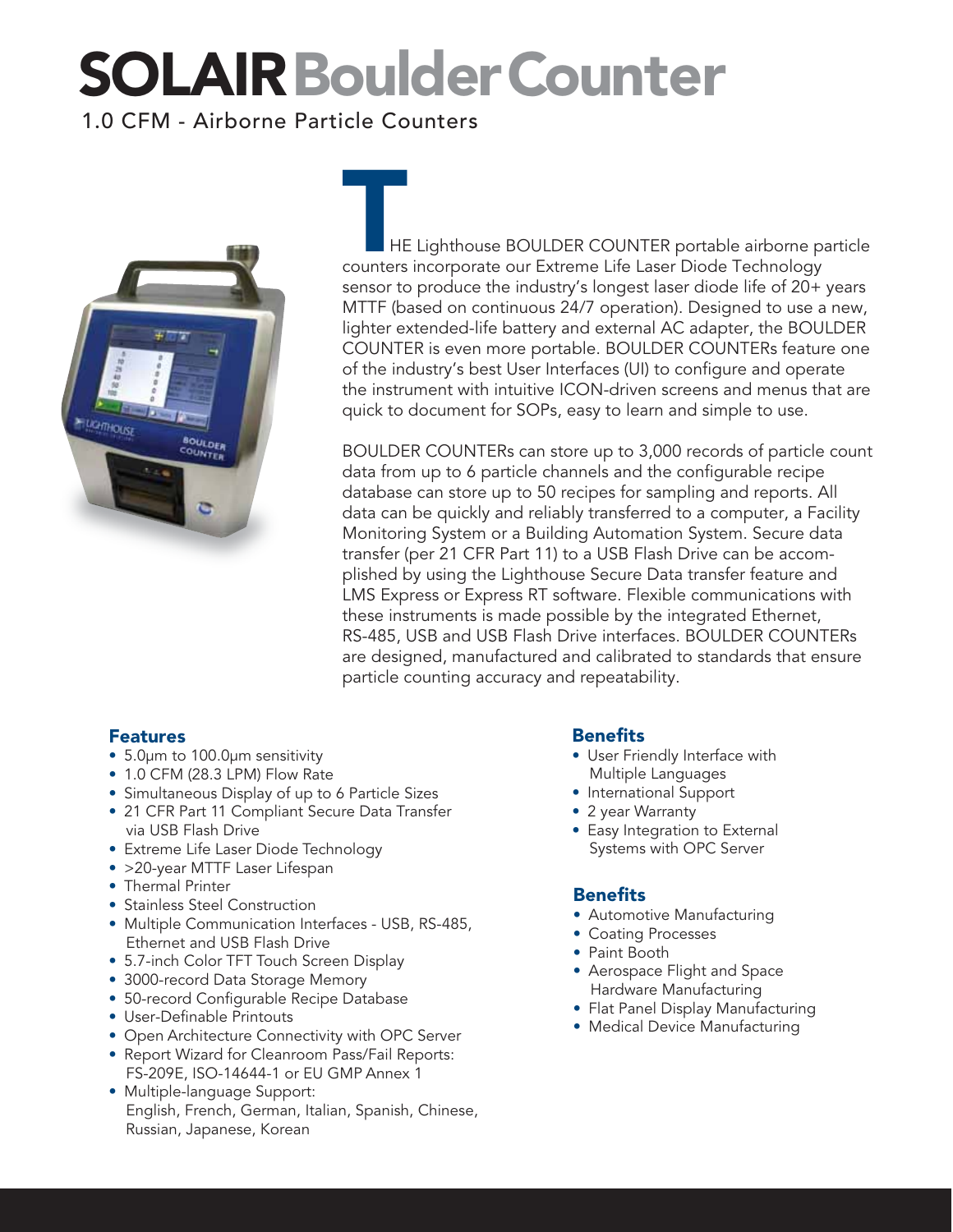### Product Selection Guide

|                                                | <b>1100LD</b>                                                                                                                                                                                                         | 3100                                                                                                                        |                                                                      | 5100                                                                                                                                                                                                                  |  |  |
|------------------------------------------------|-----------------------------------------------------------------------------------------------------------------------------------------------------------------------------------------------------------------------|-----------------------------------------------------------------------------------------------------------------------------|----------------------------------------------------------------------|-----------------------------------------------------------------------------------------------------------------------------------------------------------------------------------------------------------------------|--|--|
| <b>Size Range</b>                              | $0.10 - 1.0 \mu m$                                                                                                                                                                                                    | $0.3 - 25.0 \mu m$                                                                                                          |                                                                      | $0.5 - 25.0 \mu m$                                                                                                                                                                                                    |  |  |
| <b>Channel Sizes</b>                           | Optional ranges up to 5.0 µm<br>Standard: 0.10, 0.15, 0.2,                                                                                                                                                            | Standard: 0.3, 0.5, 1.0, 3.0, 5.0, 10.0 µm<br>Standard: 0.3, 0.5, 1.0, 5.0, 10.0, 25.0 µm                                   |                                                                      | Standard: 0.5, 0.7, 1.0, 3.0, 5.0, 10.0 µm<br>Standard: 0.5, 1.0, 3.0, 5.0, 10.0, 25.0 µm<br>8-Channel: 0.5, 0.7, 1.0, 2.0, 3.0, 5.0, 7.0, 10.0 µm<br>1.0 CFM (28.3 LPM)<br>50% @ 0.5 um; 100% @ sizes<br>$> 0.75$ µm |  |  |
| <b>Flow Rate</b><br><b>Counting Efficiency</b> | 0.25, 0.3, 0.5, 0.7, 1.0 µm<br>1.0 CFM (28.3 LPM)<br>50% @ 0.1 um: 100% @ sizes<br>$> 0.15$ µm per JIS B 9921                                                                                                         | 8-Channel: 0.3, 0.5, 0.7, 1.0, 3.0, 5.0, 7.0, 10.0 µm<br>1.0 CFM (28.3 LPM)<br>50% @ 0.3 µm; 100% @ sizes<br>$> 0.45 \mu m$ |                                                                      |                                                                                                                                                                                                                       |  |  |
| <b>Concentration Limits</b>                    | and ISO 21501-4<br>500,000 particles/ft3<br>$(17, 150, 000 / m3)$ @ 5%<br>coincidence loss                                                                                                                            | 1,000,000 particles/ft3<br>(35,300,000/m3) @ 10% coincidence loss<br>Suitable for ISO classes 1-8 cleanrooms                |                                                                      | 1,000,000 particles/ft3<br>(35,300,000/m3) @ 10% coincidence loss<br>Suitable for ISO classes 1-8 cleanrooms                                                                                                          |  |  |
| <b>Light Source</b>                            | Long Life Laser Diode                                                                                                                                                                                                 | Extreme Life Laser Diode                                                                                                    |                                                                      | Extreme Life Laser Diode                                                                                                                                                                                              |  |  |
| <b>Dimensions</b>                              | 14.65"Lx8.0"Wx10.4"H (37x20x26cm)                                                                                                                                                                                     | Technology with > 20 year MTTF<br>9.5"Lx8.0"Wx10.2"H (24.13x20.32x25.9cm)                                                   |                                                                      | Technology with > 20 year MTTF<br>9.5"Lx8.0"Wx10.2"H (24.13x20.32x25.9cm)                                                                                                                                             |  |  |
| Weight                                         | With battery: 26 lbs (11.8 kg)<br>Without battery: 23 lbs (10.43 kg)                                                                                                                                                  | With battery: 13 lbs (5.89 kg)<br>Without battery: 11.5 lbs (5.2 kg)                                                        |                                                                      | With battery: 13 lbs (5.89 kg)<br>Without battery: 11.5 lbs (5.2 kg)                                                                                                                                                  |  |  |
|                                                | 3200                                                                                                                                                                                                                  |                                                                                                                             | 5200                                                                 |                                                                                                                                                                                                                       |  |  |
| <b>Size Range</b>                              | $0.3 - 25.0$ um                                                                                                                                                                                                       |                                                                                                                             | $0.5 - 25.0$ um                                                      |                                                                                                                                                                                                                       |  |  |
| <b>Channel Sizes</b>                           | Standard: 0.3, 0.5, 1.0, 3.0, 5.0, 10.0 µm<br>Standard: 0.3, 0.5, 1.0, 5.0, 10.0, 25.0 µm<br>8-Channel: 0.3, 0.5, 0.7, 1.0, 3.0, 5.0, 7.0, 10.0 µm<br>8-Channel Optional: 0.3, 0.5, 0.7, 1.0, 5.0, 7.0, 10.0, 25.0 µm |                                                                                                                             |                                                                      | Standard: 0.5, 0.7, 1.0, 3.0, 5.0, 10.0 µm<br>Standard: 0.5, 1.0, 3.0, 5.0, 10.0, 25.0 µm<br>8-Channel: 0.5, 0.7, 1.0, 2.0, 3.0, 5.0, 7.0, 10.0 µm<br>8-Channel Optional: 0.5, 1.0, 2.0, 3.0, 5.0, 7.0, 10.0, 25.0 µm |  |  |
| <b>Flow Rate</b><br><b>Counting Efficiency</b> | <b>50 LPM</b><br>50% @ 0.3 µm; 100% @ sizes > 0.45 µm                                                                                                                                                                 |                                                                                                                             | 50 LPM                                                               | 50% @ 0.5 um; 100% @ sizes > 0.75 um                                                                                                                                                                                  |  |  |
| <b>Concentration Limits</b>                    | 700,000 particles/ft3 (24,710,000/m3) @ 10% coincidence loss<br>Suitable for ISO classes 1-8 cleanrooms                                                                                                               |                                                                                                                             |                                                                      | 700,000 particles/ft3 (24,710,000/m3) @ 10% coincidence loss<br>Suitable for ISO classes 1-8 cleanrooms                                                                                                               |  |  |
| <b>Light Source</b><br><b>Dimensions</b>       | Extreme Life Laser Diode Technology with > 20 year MTTF<br>14.65"Lx8.0"Wx10.4"H (37x20x26cm)                                                                                                                          |                                                                                                                             |                                                                      | Extreme Life Laser Diode Technology with > 20 year MTTF<br>14.65"Lx8.0"Wx10.4"H (37x20x26cm)                                                                                                                          |  |  |
| Weight                                         | With battery: 26 lbs (11.8 kg)<br>Without battery: 23 lbs (10.43 kg)                                                                                                                                                  |                                                                                                                             | With battery: 26 lbs (11.8 kg)<br>Without battery: 23 lbs (10.43 kg) |                                                                                                                                                                                                                       |  |  |
|                                                |                                                                                                                                                                                                                       |                                                                                                                             |                                                                      |                                                                                                                                                                                                                       |  |  |
|                                                | 3350                                                                                                                                                                                                                  | 5350                                                                                                                        |                                                                      | <b>Boulder Counter</b>                                                                                                                                                                                                |  |  |
| <b>Size Range</b>                              | $0.3 - 25.0 \mu m$                                                                                                                                                                                                    | 0.5 - 25.0 um                                                                                                               |                                                                      | 5.0 - 100.0 um                                                                                                                                                                                                        |  |  |
| <b>Channel Sizes</b>                           | Standard: 0.3, 0.5, 1.0, 3.0, 5.0, 10.0 µm<br>Optional: 0.3, 0.5, 1.0, 5.0, 10.0, 25.0 µm                                                                                                                             | Standard: 0.5, 0.7, 1.0, 3.0, 5.0, 10.0 µm<br>Optional: 0.5, 1.0, 3.0, 5.0, 10.0, 25.0 µm                                   |                                                                      | Standard: 5.0, 10.0, 25.0, 40.0, 50.0, 100.0µm                                                                                                                                                                        |  |  |
| <b>Flow Rate</b><br><b>Counting Efficiency</b> | 100 LPM<br>50% @ 0.3 µm; 100% @ sizes > 0.45 µm                                                                                                                                                                       | 100 LPM<br>50% @ 0.5 $\mu$ m; 100% @ sizes > 0.75 $\mu$ m                                                                   |                                                                      | 28.3 LPM<br>50% @ 5.0 um                                                                                                                                                                                              |  |  |
| <b>Concentration Limits</b>                    | 400,000 particles/ft3 (14,120,000/m3)<br>@ 10% coincidence loss<br>Suitable for ISO classes 1-8 cleanrooms                                                                                                            | 400,000 particles/ft3 (14,120,000/m3)<br>@ 10% coincidence loss<br>Suitable for ISO classes 1-8 cleanrooms                  |                                                                      | 500,000 particles/ft3 @ 5% coincidence loss                                                                                                                                                                           |  |  |
| <b>Light Source</b>                            | Extreme Life Laser Diode Technology                                                                                                                                                                                   | Extreme Life Laser Diode Technology                                                                                         |                                                                      | Extreme Life Laser Diode Technology                                                                                                                                                                                   |  |  |
| <b>Dimensions</b>                              | with $> 20$ year MTTF<br>14.65"Lx8"Wx10.4"H (37x20x26cm)                                                                                                                                                              | with $> 20$ year MTTF<br>14.65"Lx8.0"Wx10.4"H (37x20x26cm)                                                                  |                                                                      | with $> 20$ year MTTF<br>9.5"Lx8.0"Wx10.2"H (24.13x20.32x25.9cm)                                                                                                                                                      |  |  |
| Weight                                         | With battery: 26 lbs (11.8 kg)<br>Without battery: 23 lbs (10.43 kg)                                                                                                                                                  | With battery: 26 lbs (11.8 kg)<br>Without battery: 23 lbs (10.43 kg)                                                        |                                                                      | With battery: 13 lbs (5.89 kg)<br>Without battery: 11.5 lbs (5.2 kg)                                                                                                                                                  |  |  |